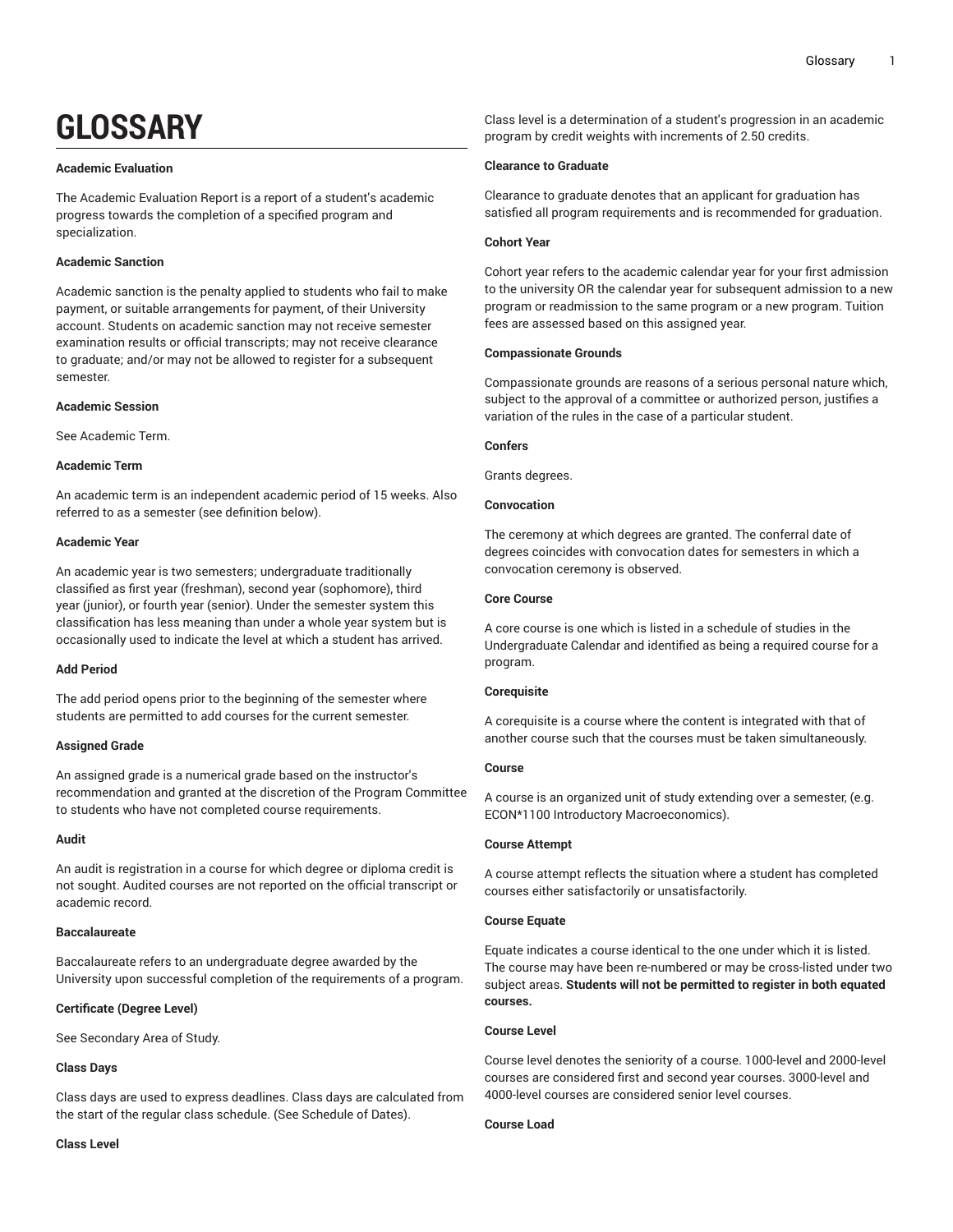Course load denotes the total weight of the credits in which a student is enrolled determining part-time or full-time status. Courses taken via Letter of Permission are not used to calculate course load.

## **Course Restriction**

A restriction is a "rule" that is placed on the computer system (Colleague) at the direction of an academic department so that particular students may or may not register in particular courses. The course may be restricted because there is sufficient over-lap in content with another course so that it is inappropriate for the student to take a similar course for credit. In a different instance, the course may be restricted by "Instructor Consent" so that the student must discuss the special requirements of the course with the instructor before enrolling. Or, alternatively, the restriction may reflect a "Priority Access" designation for enrolment management purposes. (See Priority Access).

#### **Course Section**

A course section is a subgroup of a course that denotes time and location.

## **Course Selection**

Course selection is the process by which students select course sections for the succeeding semesters.

#### **Credit**

A credit is a unit of academic measurement equivalent to a singleweighted one-semester course.

#### **Credit Standing**

Credit standing (CRD) denotes that the student has successfully completed a course, but was not assigned a numerical grade.

#### **Cumulative Average**

Cumulative Average is calculated by dividing the weighted course total by the total credit attempts over all semesters (see Weighted Course Total).

#### **Degree Program**

See Program and Baccalaureate.

#### **Deferred Privilege**

A deferred privilege (DEF) is a temporary extension of time granted at the discretion of a Program Committee to a student for completion of the requirements of a course, normally for illness or compassionate reasons.

#### **Diploma (Degree-Level)**

See Secondary Area of Study.

#### **Diploma Program Calendar**

The Diploma Program Calendar is an annual publication containing official information about Associate Diploma Programs and regulations of the University of Guelph and Ridgetown campus.

#### **Drop Deadline**

Students can drop one-semester courses from their schedule up until the last day of classes.

The deadline to drop two-semester courses is the last day of classes in the second semester. See Two-Semester Courses.

#### **Elective**

An elective is a course, acceptable within the program but chosen at the discretion of the student.

## **Equate**

See Course Equate.

## **Faculty Advisor**

See Chapter VII - Academic Advising.

#### **Grade Report**

A grade report is released by the Registrar to each student at the conclusion of a semester via WebAdvisor. It notes the courses attempted and the grades assigned (if applicable).

#### **Hiatus**

See Withdrawal.

# **In-course Student**

In-course refers to a student enrolled in a program of study at the University.

#### **Mailing Address**

The mailing address is a temporary address used for mailing if one is recorded; otherwise the home address is used.

## **Minor**

See Secondary Area of Study.

#### **New Student**

New student refers to a student who has never before been registered at the University of Guelph.

#### **Prerequisite**

A prerequisite is a prior requirement for entry into a course. Where a course is specified as a prerequisite, pass standing in the course is required.

#### **Priority Access**

Priority Access is the process by which a department implements course restriction rules in order to limit registration in a course where enrolment demand habitually exceeds course capacity and where there is demonstrated need to restrict access to a particular cohort of students on a priority basis. In general, course restrictions are clearly defined in the calendar course listings so that students are advised in advance of the intended audience for the course.

#### **Program**

A program is a structure of courses leading to a University degree (e.g. B.A.Sc. program).

#### **Program Counsellor**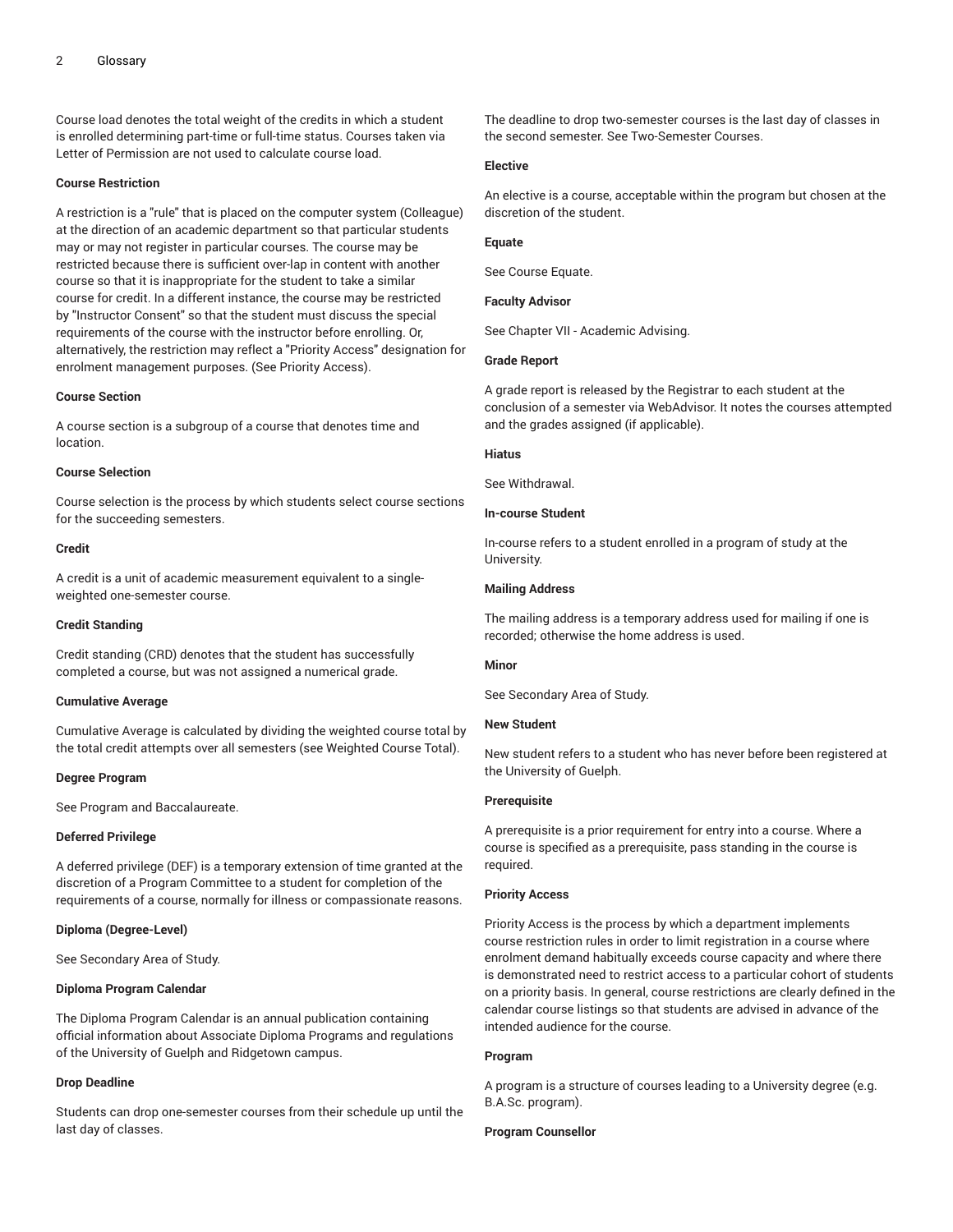See Chapter VII - Academic Advising.

The Program Counsellor is someone who assists students in the development of educational plans which are realistic and compatible with their life goals by helping to identify and assess alternatives and consequences of decisions, and providing interpretation of regulations applying to the specific degree program.

# **Reading Weeks and Study Breaks**

Reading weeks and study breaks are designated periods where normal class schedules and academic requirements are suspended for a period of time.

# **Registration**

Registration is the official enrolment of students in the University for a particular semester, and includes the selection of course sections and the payment of tuition fees and, where appropriate, other University fees.

#### **Required to Withdraw**

See Rustication.

#### **Restricted Elective**

A restricted elective is a course which must be chosen from a stated group of courses to satisfy the program requirements.

#### **Restriction**

See Course Restriction

#### **Rustication**

A defined period of time during which an individual is not eligible to register in their academic program as a result of an academic review decision. After the period of rustication the individual must apply for readmission to the University of Guelph.

#### **Schedule of Dates**

A list of significant dates at the University, developed using policies approved by Senate.

## **Schedule of Studies**

A schedule of studies is the requirements for specializations, majors, minors, and various levels of concentration of study within a degree program, including programs without specialization. Schedules of studies are completed within a specific degree program and must normally be declared by the start of semester 3. Students need to be aware that progress within a program and graduation with a degree from that program depends upon a) the degree program requirements, and b) the requirements for the declared schedule of studies.

## **Secondary Area of Study**

An identified set and sequence of courses, and/or other units of study, research and practice within an area of disciplinary or interdisciplinary study, which is completed on an optional basis while fulfilling the requirements for the awarding of a degree, and may be recorded on the graduate's academic record. The curriculum of a secondary area of study may be composed of elements of the core course offerings of a major, or may be a coherent package of courses organized around a theme, a course of study that bridges two or more disciplines, and/or a training

program for a particular skill. Secondary Area may be a minor or degreelevel certificate or diploma.

#### **Semester**

An independent period of fifteen (15) weeks. Summer semester is from May to August. Fall semester is from September to December. Winter semester is from January to April.

#### **Semester Average**

Semester Average is calculated by dividing the weighted course total by the total credit attempts in the semester (see Weighted Course Total).

## **Semester Level**

See Class Level.

# **Session**

An independent academic period within the summer semester of seven (7) weeks.

## **Specialization**

For specialization see schedule of studies.

## **Subject**

A subject is a defined sector of study composed of 1 or more courses within a discipline.

#### **Supplemental Privilege**

Supplemental privileges are granted at the discretion of the Program Committee, and in consultation with the instructor, affording a student who has received a failing grade on the original course attempt, the opportunity to obtain credit for the course while retaining the original failing grade.

## **Transcript**

A transcript is an official document prepared by the Registrar recording a student's courses and grades. After convocation, the degree earned including the area(s) of specialization (major, minor, area of concentration, area of emphasis), graduation standing, and the conferral date are noted on the transcript.

#### **Two-Semester Course**

A two-semester course is a course that is taken over 2 continuous semesters and counts as 2 course attempts for classification, continuation of study and calculation of fees. Two semester courses cannot be split.

## **Undergraduate Calendar**

The undergraduate calendar is an annual publication containing official information about the undergraduate academic programs and regulations of the University.

## **Weekdays**

Days of the week other than Saturday or Sunday.

#### **Weighted Course Total**